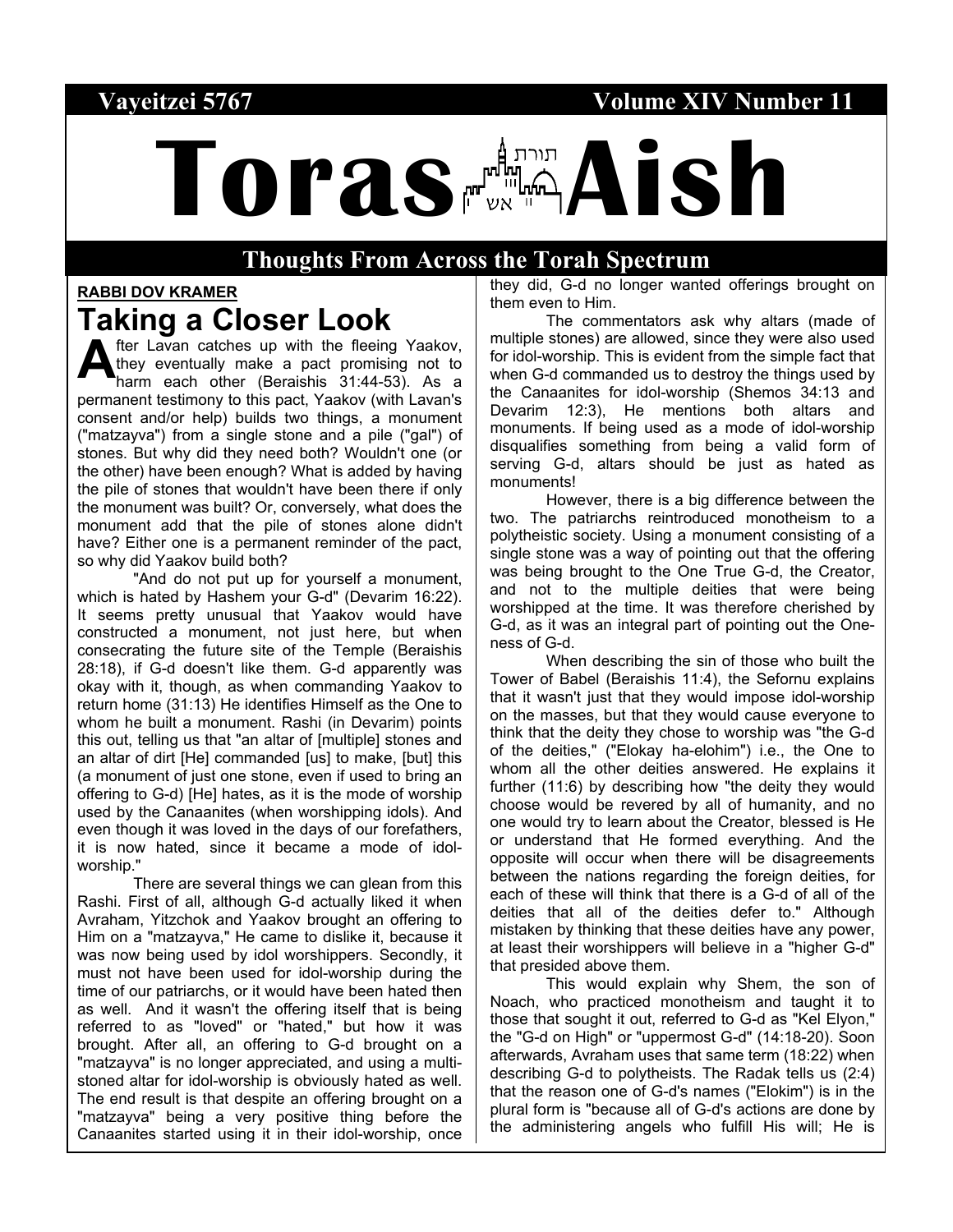#### **TORAS AISH IS A WEEKLY PARSHA NEWSLETTER DISTRIBUTED VIA EMAIL AND THE WORLD WIDE WEB AT HTTP://AISHDAS.ORG. FOR MORE INFO EMAIL YITZ@AISHDAS.ORG**

The material presented in this publication was collected from publicly available electronic mail, computer archives and the UseNet. It is being presented with the permission of the respective authors. Toras Aish is an independent publication, and does not necessarily reflect the views of any given synagogue.

#### **TO DEDICATE THIS NEWSLETTER PLEASE CALL 973-472-0180 OR EMAIL YITZ@AISHDAS.ORG**

therefore referred to by their name." Polytheists worshipped G-d's intermediaries instead of G-d, thinking either that this is what G-d Himself wanted (see Rambam's Laws of Idol Worship 1:1) or that these deities actually had the ability to affect things as they saw fit.

After the patriarchs publicized monotheism, using the single-stoned monument as part of the message, idol-worship still continued. Sometimes they used multi-stoned altars when they worshipped multiple deities and sometimes they used a single-stoned monument. However, instead of representing the One True G-d, the idol worshipper focused on a single deity from the multitude of deities, depending on what he wanted to accomplish and therefore which deity he thought he should be appealing to. The monument became a mode of worship that excluded G-d, while the multi-stoned altar was used either by idol-worshippers who at least acknowledged that there was a "higher G-d" or by monotheistic worshippers that were referencing His being above all other powers. What was once loved because it signified monotheism was now hated, because it was co-opted by idolworshippers to signify the exact opposite. In the days of the patriarchs G-d loved the offerings brought on a "matzayva," but after it was used for idol-worship He hated it.

Lavan knew about monotheism because his sister married a monotheist (Yitzchok), and was that much more familiar with it after Yaakov lived with him for 20 years. Nevertheless, Lavan did not become a monotheist, as evidenced by how upset he became when his "terafim" were missing (31:30). Yaakov was still building monuments to serve G-d, as the message of monotheism still needed to be spread, and G-d still appreciated his doing so. But would building a monument with/for Lavan be used by him to focus on G-d, or on a particular deity? Yaakov wanted to use a monument because of what it signified, but wanted to make sure it would not be used inappropriately by Lavan. A pile of stones built next to the monument would show that the one stone of the monument was a reference to the One G-d who was above His multiple intermediaries. This may be why Yaakov felt he had to build both. *© 2006 Rabbi D. Kramer*

# **RABBI SHLOMO RISKIN Shabbat Shalom**

s soon as we open the Biblical portion of VaYetze, we are struck by a problematic vow which Jacob makes after his dream, a kind of bargain with G-d as he sets out for exile: "If G-d (Elokim, the Universal Power of Creation) will be with me, and will guide me in this path whereon I am going, and will give me bread to eat and garments to wear, and will return me in peace to the house of my father, then the Lord (Y-HVH, the Abrahamic more personal G-d of world redemption) will be my G-d, and this stone which I have placed as a monument will be a house of G-d..." (Gen. 28: 20-22). How can we justify making such "deals" with G-d? **A**

There are other textual difficulties as well within the entire context of Jacob's dream and subsequent vow. First he experiences a most stirring and inspiring dream in which he is specified as the heir to the Abrahamic mission; he - Jacob - will be granted multiple progeny through whom "will be blessed all the families of the earth." After Jacob awakens from the dream- and declares the awesome and numinous quality of a place which he now realizes is the house of G-d and the gateway to the heavens - the text then informs us that Jacob woke up early in the morning (he apparently went back to sleep after he had previously awakened from his dream) and then makes his vow. What point is there to the Bible's recording the time lag between the dream and the vow? And finally, does G-d not promise Jacob in his dream whatever he later asks for in his vow, that He will watch over him wherever he goes, return him to this land, and not forsake him (Gen 28:15)? Why does Jacob require the vow altogether?

I attempted to demonstrate in my commentary on Toldot the crucial necessity of unconditional parental love for each child as he/she essentially is for the sake of the future development of that child. This is not to say that a parent does not have the right - and even the obligation - to attempt to ameliorate the child's rough edges and refine certain unpleasant personality traits. But the child must always be made to feel loved and accepted by his/her parents, and to believe that his/her basic personality finds favor in their eyes. Jacob did not feel that his persona as a "wholehearted, dweller of tents" was accepted by his father; Isaac clearly favored the out-door, aggressive hungry Esau, who provided him with the red venison meat that he loved and who knew how to get around him with honey-sweet words.

Hence Jacob, in his obsessive desire to gain his father's favor, attempts to bury his true and essential personality and become as much like Esau as possible; he jumps at his mother's offer to put on the external garb of Esau, to aggressively substitute himself for Esau by bringing his father venison and so assuming the grasping hands of Esau, and to attempt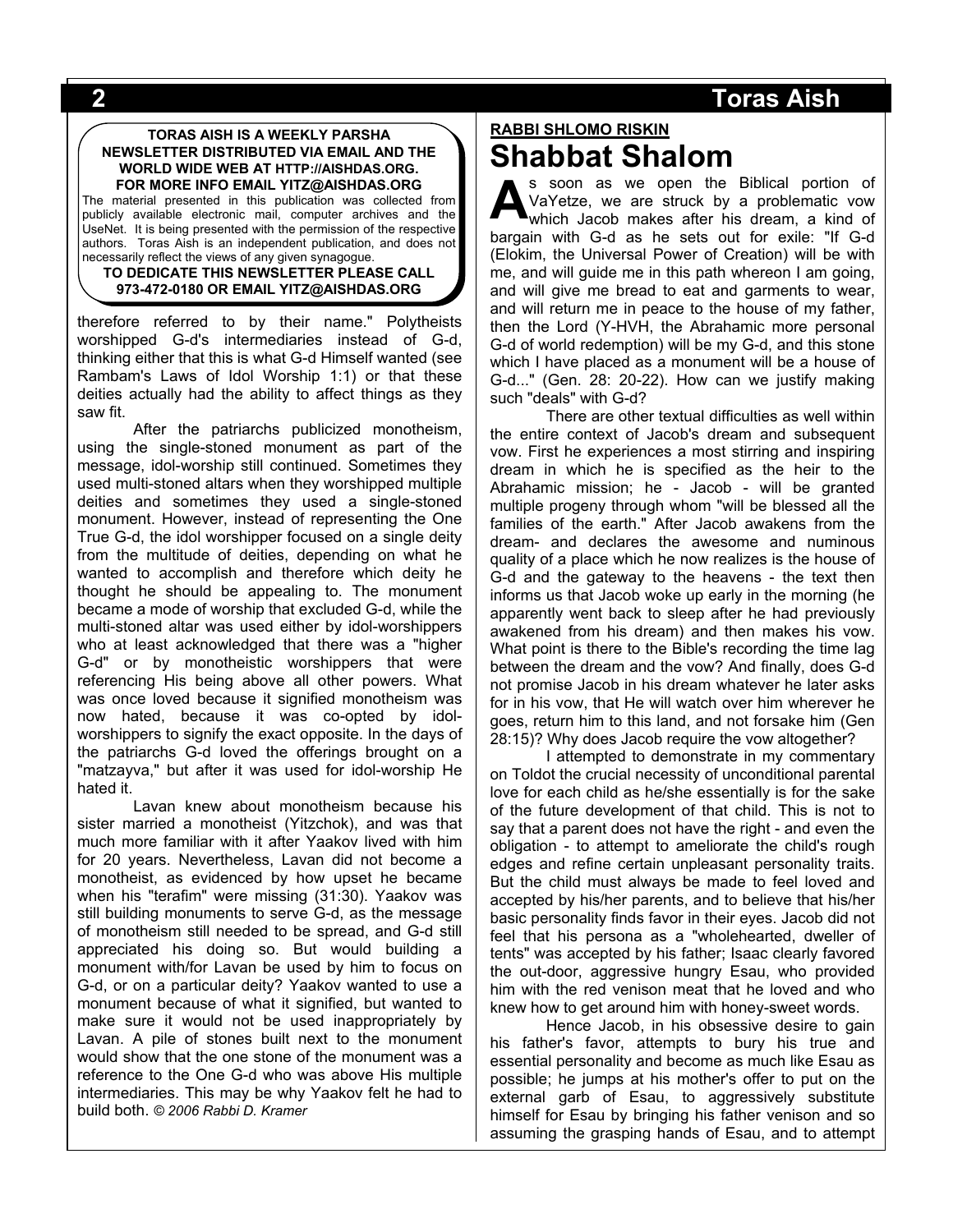to convince his father with deceitful words that he indeed is Esau.

And perhaps Jacob can justify his deception: did he not purchase the birthright from his elder brother with a pot of lentil soup, and did not Esau spurn the birthright? Of the two twins, Jacob was certainly a worthier heir to Abraham and Isaac! But Biblical morality does not support the view that the ends justify the means; "justice, justice shalt thou pursue" (Deut. 16:20) teaches that not only the goal but also the procedure of getting there must be perfectly just.

So that although Jacob may have wrested the material blessings ("the dew of the heavens, the fat of the earth and much grain and wine) from his hapless brother, at this juncture he loses the spiritual birthright, the Abrahamic mission which will bring redemption to all of humanity from the backdrop of Israel and Jerusalem. Jacob must journey backwards; he is exiled from his ancestral home Israel and is forced to wander back to Haran, back to the place which G-d told Abraham he must leave if he were to become the great blessing for the world. And exile has meant punishment for Biblical personalities ever since Adam and Eve were exiled from the Garden of Eden; moreover, the Abrahamic mission can hardly be realized outside of Canaan in Haran!

And then comes Jacob's dream, in which the Almighty introduces Himself as "Y-HVH the G-d of Abraham your father and of Isaac." G-d is in effect telling Jacob that Isaac is not his father, that although Isaac has not related to him as a loving father, Jacob has sealed off the relationship by his act of deception. But nevertheless Abraham remains Jacob's father; since Jacob has the essential character necessary for the continuity of the Abrahamic mission, his seed shall spread out throughout the world and all the families of the earth shall be blessed through him and his seed.

Jacob awakens, Jacob is moved and inspired; but Jacob remains conflicted. On the one hand, he feels pangs of guilt for his deception and on the other hand he listened to his mother's command as well as to the voices in his heart telling him to become Esau. Yes, he played the imposter before his father, but did not his father later say, "He, (Jacob) shall nevertheless be blessed." And now G-d has confirmed the fact that he does have the birthright but does not say when and how?

Jacob goes back to sleep to rest and to process the dream. He awakens and takes a special vow. He doesn't refer to the Divine guarantee that he will be the heir apparent, holder of the birthright. He understands that that must refer to the future. He is not up to that yet; he is still in the midst of his struggle; he remains fixated on trying to win his father's favor. He still thinks that without his father's love and acceptance, he won't be able to accomplish anything; he will never successfully realize his potential. And so he makes his

bargain with G-d: "If you will guard me... and will return me in peace to the house of my father, then the Lord will be my G-d and this (place)... will be a house of G-d."

Yes, Jacob is still in the early stages of his struggling development. He interprets the dream to mean that only if he returns in peace to his father, only if he gains his father's love and acceptance, will he be able to express the birthright of the Y-HVH of love and redemption and will he be able to make the world a house of G-d. And so he continues to compound his error of transforming himself into Esau, and out-Laban's Laban in Haran as he tries to become a wiley and aggressively grasping "contender" - and not nurturer of the cattle. He has yet to learn that true maturity comes only in freeing oneself from dependency upon parental acceptance, only in establishing one's moral autonomy by listening only to the voice of the G-d of ethical monotheism on the march to self realization with as much integrity as possible. When Jacob learns that lesson, he will be able to exorcize from himself the false overlay of Esau and he will emerge as independent Yisrael, the one who has emerged triumphant over himself by having returned to his truest self. *© 2006 Ohr Torah Institutions & Rabbi S. Riskin*

# **RABBI AVI WEISS Shabbat Forshpeis**

s Ya'akov (Jacob) flees Esav (Esau) he arrives near his uncle Laban's home. There he sees his cousin Rachel. The Torah tells us, "And Ya'akov kissed Rachel and cried." (Genesis 29:11) Why the tears? **A**

To be sure, Ya'akov was lonely. Running from Esau he was forced to leave home. It is therefore conceivable that his tears were tears of joy that he had once again connected with family. Sensing that he would gain comfort and solace in Rachel, he cries. Tears of happiness stream down his face.

Rashi, quoting the Midrash, sees it differently. According to this reading, Ya'akov's tears were ones of sadness for his prophetic abilities made him realize that he would not be buried with his beloved Rachel.

Rachel was buried in Bethlehem. According to the Midrash, she was buried there so that when the Jews would pass by after the destruction of the Temple they would pray at Rachel's grave. There, Rachel would intervene on behalf of her people. It seems then that Ya'akov's tears may be echoes of the tears to be shed by am Yisrael when they would be exiled. Similar tears are shed today, as Jews are being denied the right to pray at Rachel's grave.

Another thought comes to mind. It is possible that Ya'akov's love for Rachel was already so deep that he became anxious. Sometimes one's love for another is so profound that fear builds up that the love would eventually be lost. Built into love is the reality that every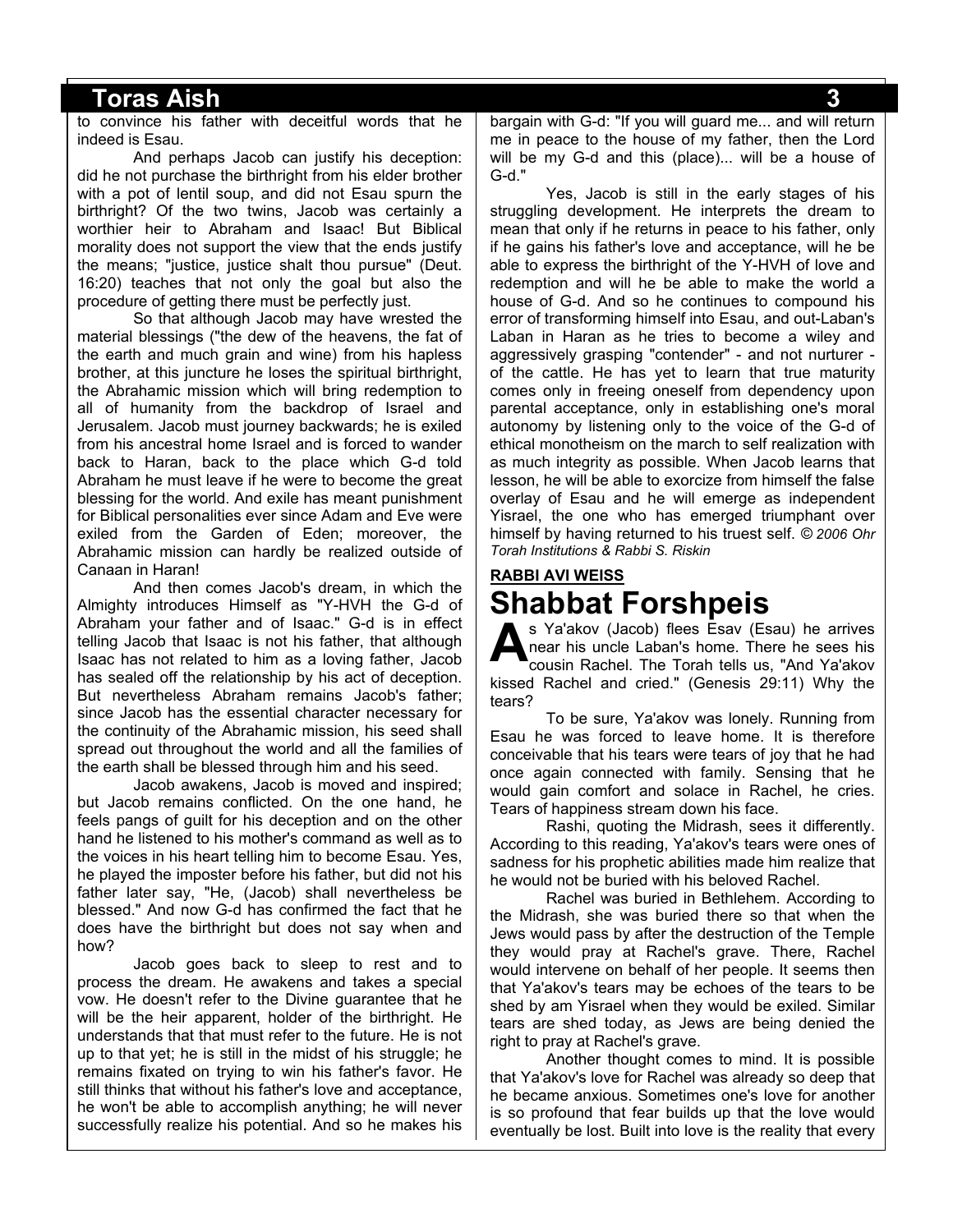love relationship must terminate, for death comes to all of us. The greater the love, the greater the pain when it terminates. Hence Jacob cries. His love for Rachel is so great that he is overcome for he knows it will end and the pain was unbearable.

Here may lie a reason why we break the glass under the chupah. We do so of course to remember the Temple destroyed. But we also do so to remind bride and groom that nothing lasts forever. In the end even the greatest of marriages are fragile and will end.

Strange as it may seem, death has echoes in the wedding ceremony. In fact, juxtaposed to the Talmudic discussion of the seven blessings recited beneath the chupah are the blessings recited at a burial (Ketubot 8a, 8b). Additionally, following the marriage is a week of seven nights of family and communal gathering called Sheva Brakhot. Following death is also a week of communal and family gathering called Shiva. The relationship is not bizarre. Both of these times are ones of reflection and transition. They teach us that nothing continues forever. At the moments of greatest joy and deepest sorrow we are taught the lesson that we must live every moment of our lives in love, as life is fleeting and like a dream, flies away.

And so, this may be why Jacob cries. He is aware of the reality that we must use our time on this earth to hold on tight and to truly treasure those whom we love. *© 2006 Hebrew Institute of Riverdale & CJC-AMCHA. Rabbi Avi Weiss is Founder and Dean of Yeshivat Chovevei Torah, the Open Orthodox Rabbinical School, and Senior Rabbi of the Hebrew Institute of Riverdale.*

# **RABBI ABBA WAGENSBERG Between the Lines**

**P** arshat Vayetzei opens with a seemingly straightforward description of Jacob's travels:<br>"And Jacob left Beersheva and went toward straightforward description of Jacob's travels: "And Jacob left Beersheva and went toward Haran. And he encountered the place, and he spent the night there, because the sun had set" (Genesis 28:10- 11).

The Kedushat Levi explains that this journey symbolizes Jacob's departure from the Land of Israel and subsequent travels into exile. Since our tradition teaches that every experience of the patriarchs has repercussions for their descendants, it seems that Jacob's travels must still be relevant to our lives today.

Let's examine the opening verses of the parsha in detail:

"And Jacob left Beersheva." The Kedushat Levi says that Jacob's departure from Israel hints to the spiritual greatness of the Land. He derives this from the word "Beersheva," which is a combination of be'er and sheva. Be'er means "well"-a source of water, symbolizing abundance and blessing. Sheva means "seven," alluding to a seven-fold increase of blessing. The Land of Israel is therefore the source of spiritual abundance.

The verse continues: "...and he went toward Haran." Jacob understands that his journey out of the Land of Israel will cause his descendants to be exiled in the future. According to the Kedushat Levi, the word "Haran" is related to the phrase "charon af," meaning "anger." G-d's displeasure at the Jewish people's future behavior will result in their being exiled from the Land.

This knowledge causes Jacob great pain, as the next part of the verse indicates: "And he encountered the place" (vayif'ga ba-makom). The word vayifga shares a root with the word lifgo'ah, which means "to injure." Furthermore, the word makom, beyond its simple meaning of "place," often refers to G-d Himself, the foundation of the world (Bereishit Raba 68:9).

We can understand from these words that Jacob did not only feel the people's pain at being exiled, but he also felt G-d's pain at being compelled to exile His children.

Jacob was highly sensitive to the pain of exile. Therefore, the verse continues, "...and he spent the night there, because the sun had set." The exile is compared to night. Jacob saw that his journeys out of Israel would eventually lead to the darkness of exile descending upon the Jewish people. Just as Jacob slept, the people, too, would be compelled to "sleep."

Jacob understood that his actions were only a prelude to what would happen to his descendants. Based on this idea, we can suggest a deeper understanding of the words, "And Jacob left" (vayeitzei Yaakov). Jacob "came out of himself" by allowing himself to feel the pain of the Jewish exile. He broadened his focus, shifting his attention away from himself and making room for others. This teaches us a valuable lesson about the importance of feeling other people's pain.

We see another demonstration of this quality in Genesis 15:13, when G-d tells Abraham that the Jewish people will be enslaved to a foreign nation for 400 years. We know from other sources, however, that the Jewish people served in Egypt for only 210 years (Rashi on Genesis 42:2). How can we reconcile this contradiction?

According to the Kedushat Levi, as soon as Abraham was informed about the future Egyptian exile, he felt the pain that the Jewish people would experience there. His pain was so acute that G-d subtracted 190 years from the original decree!

This ability to feel the pain of others also helps us to see why Rachel was the ideal wife for Jacob. Jacob had arranged to marry Rachel, yet he suspected that his future father-in-law Laban would try to deceive him in some way. He and Rachel therefore agreed upon secret signs that would enable them to recognize each others' true identity. When Rachel learned of Laban's plan to give her sister Leah to Jacob instead, she taught Leah these secret signs-because she was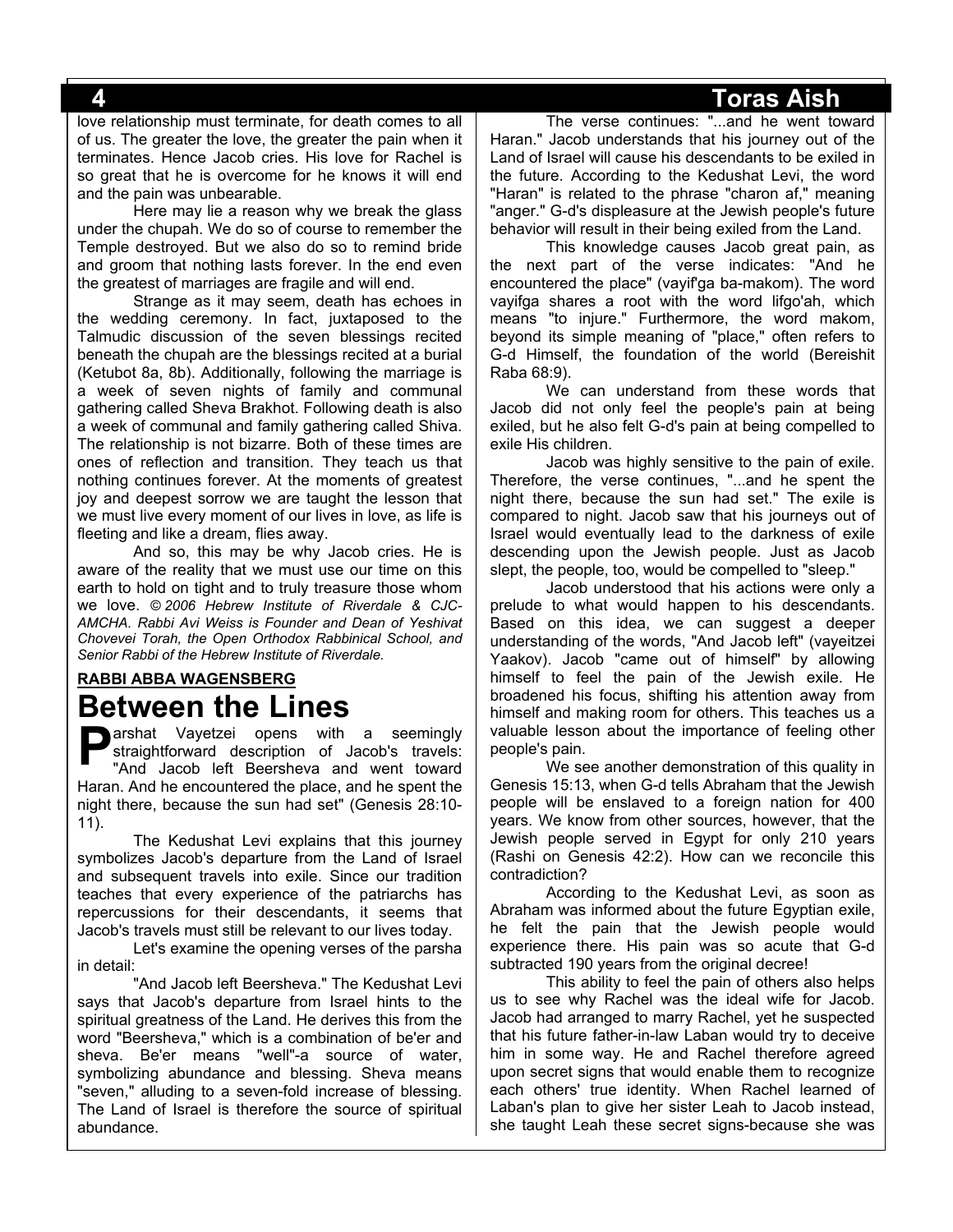so sensitive to the pain that Leah would experience were she to be publicly humiliated under the chuppah (Talmud-Megilla 13).

As soon as Jacob feels the pain of the Jewish people's exile and goes to sleep in the darkness, G-d blesses him with the promise, "Behold, I am with you, and I will guard you wherever you go, and I will return you to this Land" (Genesis 28:13-15). We can learn from this blessing the tremendous power of developing sensitivity to others. Although G-d's Presence is with us even in the exile, feeling other people's pain can give us the merit to return to the Land of Israel. The blessing that Jacob receives is a message to us as well.

May we all learn to become sensitive and responsive to the pain of others, and may this ability bring us one step closer to the final redemption, when we will be gathered from exile and return to our land in peace. *© 2006 Rabbi A. Wagensberg & aish.com*

### **RABBI ZEV LEFF Outlooks & Insights**

ot like Avraham who called [the Temple] 'mountain,' and not like Yitzhak who called it 'field,' but rather like Yaakov who called it 'house'..." (Talmud-Pesachim 88a) **"N**

Maimonides in the beginning of Hilchos Beis HaBechirah lists three functions of the Holy Temple in Jerusalem, the Beis Hamikdash: (1) to be a bayis laHashem- literally, G-d's house; (2) to be the place where sacrifices will be offered; and (3) to be the place to which the Jewish people will ascend three times yearly to celebrate the festivals.

The Beis Hamikdash serves as a mountain (har), a place to ascend to, to look up to, a place that inspires one to feel that he is in the shadow of the Shechina, the Divine Presence. That is the function of the Beis Hamikdash emphasized by Avraham: Har Hashem yera'eh-"the mountain upon which G-d will be seen" and from which the Jewish people will be observed by G-d. This refers to the first Beis Hamikdash, on which the Shechina devolved and which made a profound impression on those who stood in its shadow.

Yitzchak emphasized the second function of the Beis Hamikdash by calling it a "field" (sadeh), a place for growth and development, an environment conducive to bringing out all man's various emotions and expressing them in G-d's service. This was the essence of the second Beis Hamikdash, which lacked the full measure of Shechina, but which still served as a place for prayer and the bringing of the sacrifices.

It was left to Yaakov, however, to perceive the all-encompassing nature of the Beis Hamikdash as the House of G-d. Yaakov clearly knew the place of the future Mikdash as one where his forefathers prayed. That is why he returned after having passed by on his way to Charan. Nevertheless after awakening from his dream, he exclaimed:

"...surely G-d is in this place and I did not know it.... How awesome is this place. This is none other than G-d's House, and this is the Gateway to Heaven." (Genesis 28:16-17)

Although he knew of the distinction of this site as a mountain and a field, its significance as a house, which he perceived at that moment, overshadowed either of those designations. That designation applies to the third Beis Hamikdash, which will be eternal and influence the entire world.

Yaakov perceived this aspect of the Beis Hamikdash as he was ready to descend into exile, where his children would be as the dust of the earth, trod upon by all the nations of the world, yet, at the same time, a source of inspiration and blessing to the entire world. In exile the concept of "G-d's House" would be embodied in the House of Prayer, House of Study, and the Jewish Home. These three would preserve the Jewish people in exile and enable them to return to Israel and receive the ultimate House of G-d, the third Temple.

To appreciate the precise function of the House of G-d, we must understand what a house is. A house is basically four walls, a door, and perhaps a window. The four walls serve three functions. First, they create an interior area, a private inner domain, separated from the public domain. The Jewish home must create an environment of Jewish values and morals, an inner sanctum of spirituality that serves as the foundation of Torah learning and observance.

Secondly, the walls form a partition that encompass and unite all the individuals who occupy this inner area. Peace in the home (shalom bayis) refers to the perfect harmony that the home engenders, where each individual feels himself part of a unit that must function together-each using their unique talents for a common goal.

And finally, the walls of the house serve as buffers against destructive foreign influences, hostile to Torah values.

Once the inner area is infused with sanctity and purpose, then the light from the inside can be projected from the windows, and the intense sanctity of this home environment can be exposed to the outside world There are several Mitzvot that apply specifically to a house. The Mitzvah of Shabbos lights symbolizes the sanctity that the house must engender and the enlightenment of Torah values and ethics. In addition, the Shabbos lights symbolize the harmony that is produced when each member takes care not to step on others in the darkness of ignorance and selfishness.

The Mezuzah and ma'akeh (guardrail) represent the protection the house offers from the physical and spiritual dangers of the outside world. Checking for Chametz prior to Pesach teaches us that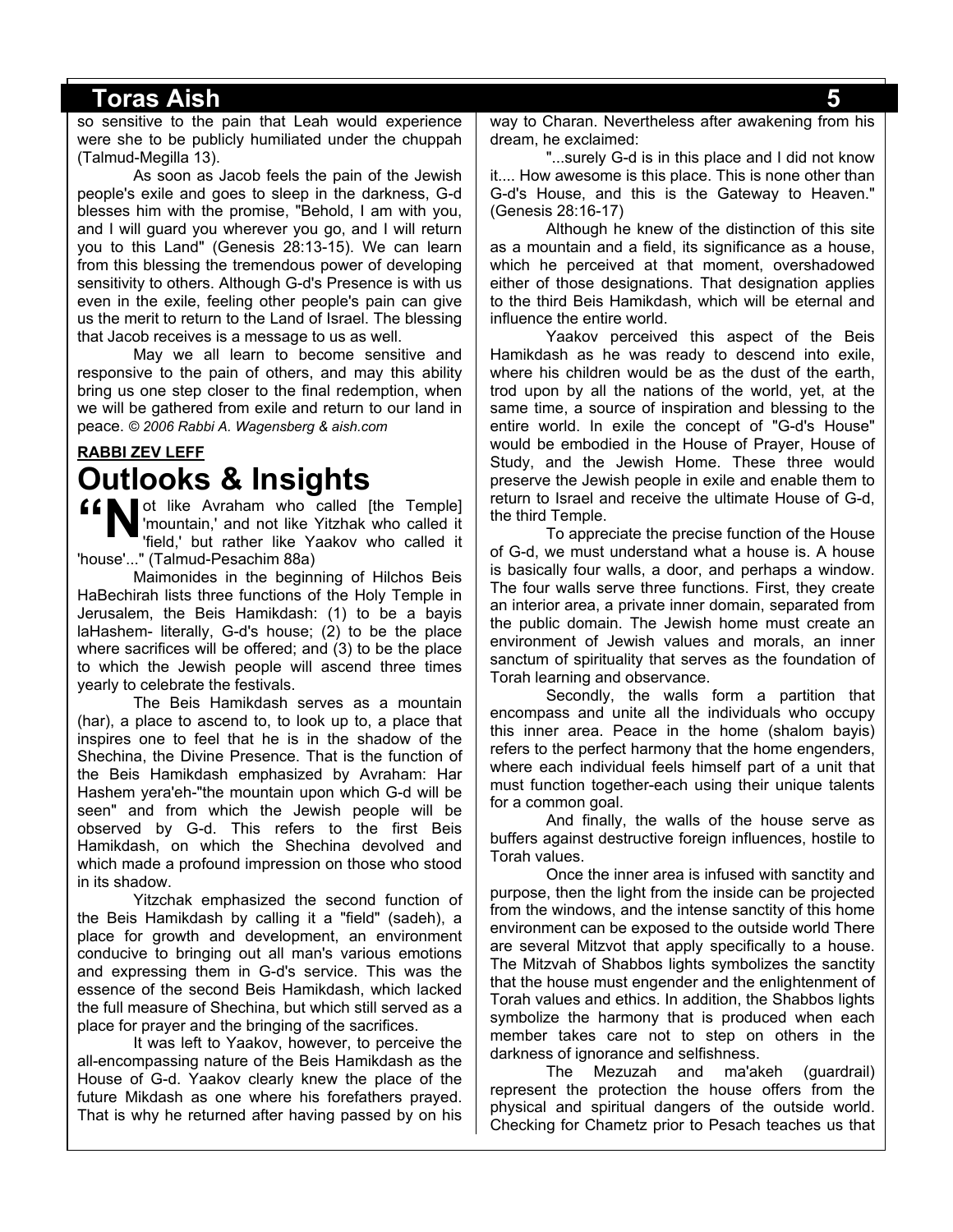we must from time to time check to see if foreign influences have succeeded in invading the house and remove them.

Lastly, the Mitzvah of Chanukah lights placed outside the door or in the window symbolizes the influence that the Jewish home can have on the outside world.

The letters of the word bayis (house) itself hint to its function. The first letter, bais, represents bina, understanding-understanding of what to let in and what to keep outside. Yud is a letter of holiness, but it also represents the unity of all the separate integers that unite to form one unit of ten. The yud represents the holiness that pervades the home when all of the individuals unite in service of G-d with a common goal. And finally, the suf is a sign- a sign to the outside world of the Jewish home's influence on the entire world.

It is significant that the Parsha that depicts Yaakov's first exile deals primarily with our matriarchs. The woman is the essence of the house itself (Talmud-Shabbos 118b). To survive in exile and prepare for the Third Temple, we must strengthen our public houses, shuls, study houses, as well as our individual homes, to reflect the ultimate functions of that future house of G-d. *© 2006 Rabbi Z. Leff & aish.com*

# **YESHIVAT HAR ETZION Virtual Beit Medrash**

STUDENT SUMMARIES OF SICHOT OF THE ROSHEI YESHIVA HARAV AHARON LICHTENSTEIN SHLIT"A

*Summarized by Aryeh Dienstag*

t the beginning and at the end of our parasha, when leaving Beer Sheva and when leaving Charan, Yaakov is confronted with angels. **A**

"... He came upon the place and stopped there for the night, for the sun had set. Taking one of the stones of that place, he put it under his head and lay down in that place. He had a dream; a stairway was set on the ground and its top reached to the sky, and angels of G-d were going up and down on it." (Bereishit 28)

"Early in the morning, Lavan kissed his sons and daughters and bade them farewell; then Lavan left on his journey homeward. Jacob went on his way, and angels of G-d encountered him. When he saw them, Jacob said, 'This is G-d's camp.' So he named that place Machanaim." (Bereishit 32)

However, these are two different Yaakovs that we are speaking about. The first time Yaakov saw angels he was a young man with few responsibilities. Having just completed years of study in the Yeshiva of Shem and Ever, he had no familial or financial obligations and was free to pursue any path he wished. However, the second time Yaakov meets angels he is an established individual. Many responsibilities weigh upon his shoulders, including the burdens of family and a livelihood. No longer is Yaakov free to pursue whatever his heart desires. He must provide for his very large family and see to all their needs.

Furthermore, at the end of the parasha, Yaakov has just finished spending twenty years of complete subservience to Lavan. He had not had been the master of his time or labor, and always had to do Lavan's bidding. The Gemara (Bava Metzia 93b) describes Yaakov as the epitome of a faithful worker, who took no free time for himself. This is a far cry from the carefree youth at the beginning of the parasha.

Yaakov's metamorphosis between his respective departures from Beer Sheva and Charan amounts to more than simply added responsibilities and less free time. Yaakov has a youthful personality at the beginning of the parasha. He dreams, he has hopes and aspirations: he is young and idealistic. However, Yaakov at the end of the parasha is a grown man. He has become a mature and practical person, concerned with day-to-day life. His thoughts are about the financial and practical constraints life has placed upon him.

Nevertheless, even at the end of the parasha, Yaakov has not lost his ability to see angels. He no longer dreams of angels; now Yaakov encounters actual angels. Yaakov held onto his dreams even after maturing, marrying and accepting the burden of providing for a family. He retained his religious personality even in the face of his new life and new responsibilities. Yaakov Avinu overcame the tremendous challenge of maintaining his ability to dream and maintaining the proper perspective throughout his trials and tribulations. Therefore, Yaakov met angels when he left Charan.

When he left Beer Sheva, Yaakov's vision wasn't merely of a ladder that connected him to heaven. According to Chazal, it was a ladder that had one foot in Beer Sheva and the other at Mt. Moriah. Yaakov constantly linked his mundane life to sanctity.

This challenge confronts each of us as well. As we accumulate responsibilities, we too must retain our ability to see angels. Moving towards a more practically-oriented life must not blind our focus on Torah and avodat Hashem. When a person leaves yeshiva, he can't let the diminishment of his quantity of talmud Torah mean a qualitative diminishment in his connection to Torah and to G-d. The burdens of providing for one's family shouldn't break one's dreams. We must always keep one foot in Beer Sheva and the other at Mt. Moriah.

Not everyone who is in yeshiva merits seeing angels, and not everyone in yeshiva learns how to dream. I hear people speak of leaving yeshiva as going into "real life." How can Torah, "our lives and length of our days, ki hem chayeinu ve-orekh yameinu," not be "real life"? A person in yeshiva must maximize his time and work on his relationship with G-d so that this relationship is strong enough to outlast his career in yeshiva.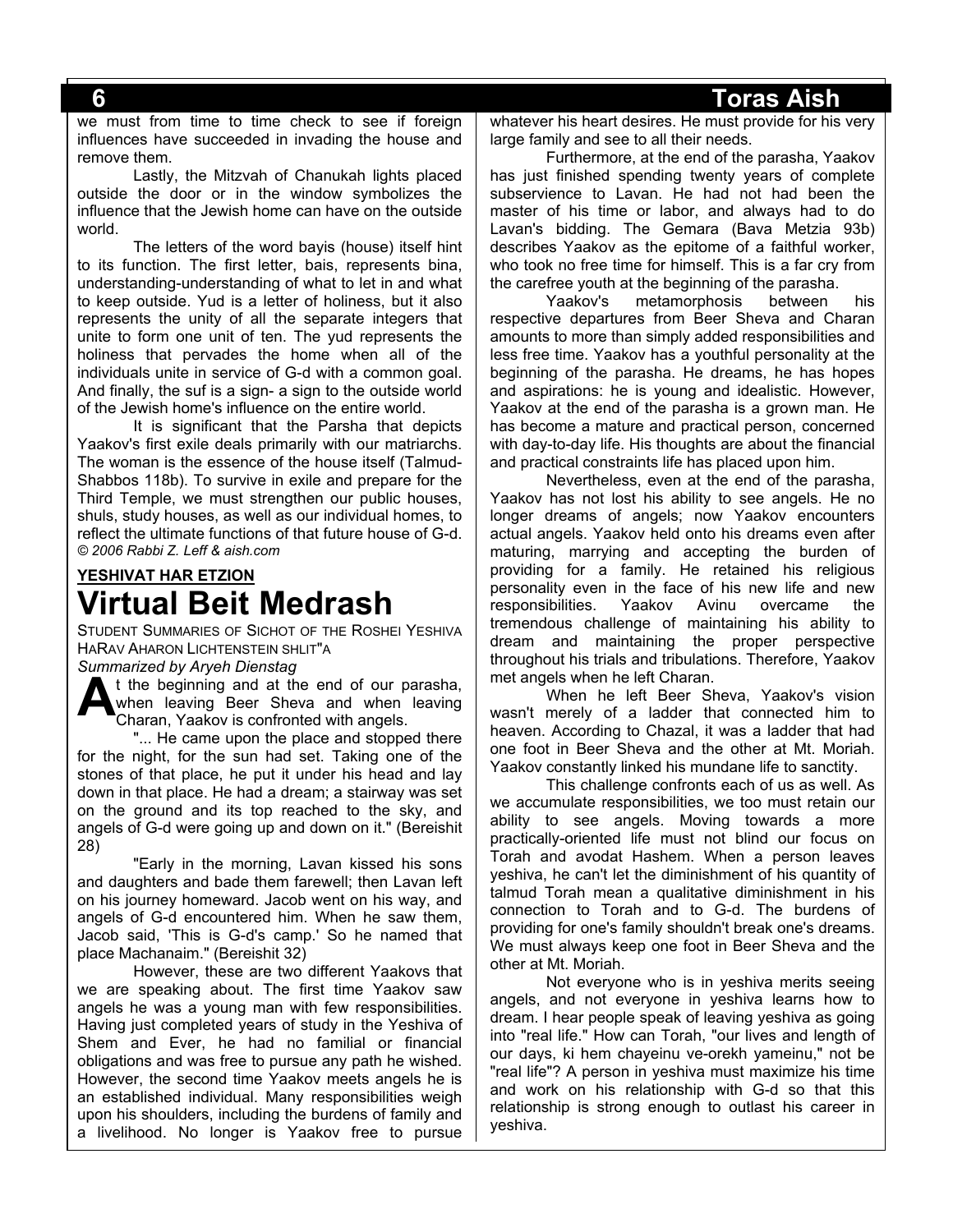If we work on ourselves and our connection to G-d during our formative years in yeshiva, we shall merit seeing angels in yeshiva, and will continue to see angels even after we leave yeshiva. *(This sicha was delivered at seuda shelishit, Shabbat parashat Vayetze 5766 [2005].)*

# **RABBI BEREL WEIN Wein Online**

f all of the patriarchs, Yaakov is the most representative of all later Jewish history. His story therefore should be viewed as the story of Israel and its relations with the other peoples and faiths in the world. Yaakov flees from the sword of Eisav. On the way to the house of Lavan where he senses that he will find some sort of refuge, he is despoiled and robbed of all of his worldly possessions by Eisav's son, Elifaz. He arrives in abject poverty at Lavan's house as an unwanted guest that is tolerated to an extent but who is always destined to remain a stranger and outsider. Yet is spite of all of the obstacles and bigotry that Yaakov encounters, he rises to power and wealth in the house of Lavan. **O**

This deserved and hard won success, a success that also makes Lavan wealthy in the process, becomes a cause for enmity and jealousy amongst Lavan's sons and family. They do not count their own blessings but rather begrudge others - Yaakov and the Jews - their blessings. They repeat the accusation that Yitzchak faced in the land of Grar at the hands of Avimelech and his cohorts - "Leave us, for you have become wealthy from us."

It is too galling to the insider to witness the success and wealth of the outsider. No matter what Yaakov will do he will remain the eternal pariah, the outsider who somehow has exploited the insider - so thinks Lavan and his family. There is no refuge from such feelings of paranoia and envy. The only thing that Yaakov can do is to move on again and return home to the Land of Israel and the home of his parents. And this in an encapsulated nutshell is the story of the Jewish people over its centuries of dispersion and exile.

The inherent disdain towards Jews generally and currently focused primarily on the Jewish state of Israel is a product of millennia of Lavan attitudes. In the 1930's, though Franklin Roosevelt was appalled by the treatment of Germany's Jews by the Nazis, he nevertheless commented that Hitler was correct in asserting that were too many Jewish doctors and lawyers in Germany. His fashionable, Hudson Valley manor house upbringing imprinted this attitude upon his psyche.

The weakness of Lavan lies not only in his cheating and lying behavior but rather in his inability to allow Yaakov credit for his success. Every success of Yaakov is viewed as having been at Lavan's expense even though at the end of the parsha Lavan himself admits that his own success and great wealth is directly traceable to Yaakov's efforts, talents and industry.

Yet this admission does not truly reflect any change of attitude in Lavan regarding Yaakov. Only G-d's interference, so to speak, in warning Lavan not to attempt to physically harm Yaakov saves Yaakov from a most unpleasant and violent confrontation with Lavan.

Perhaps it is this knowledge that G-d's interference, so to speak, is necessary to preserve the Jewish people is, itself, the ultimate lesson of this story and of the parsha itself. May such heavenly protection and interference always continue. *© 2006 Rabbi Berel Wein- Jewish historian, author and international lecturer offers a complete selection of CDs, audio tapes, video tapes, DVDs, and books on Jewish history at www.rabbiwein.com. For more information on these and other products visit www.rabbiwein.com/jewishhistory.*

# **RABBI LEVI COOPER Judging Favorably**

avorably judging others is a well-known and oftrepeated maxim. Countless times we are enjoined by the sages to look upon others sympathetically, always assuming the best and never presuming the worst (M. Avot 1:6; Derech Eretz 1:31). **F**

This guideline is emphasized when we enter a courtroom. Our sages suggest that the biblical directive to judge peers with righteousness (Leviticus 19:15) indicates the order to consider each person favorably (Sifra, Kedoshim 2; B. Shavuot 30a).

As if to stress the importance of judging others favorably, the sages speak of the harsh punishment for one who presumes the worst of a good person - in or out of the courtroom. Citing biblical sources, the Talmud tells us that one who suspects the innocent of misdeeds is punished by suffering bodily harm (B. Shabbat 97a).

Perhaps because of our tendency to disparage leaders, there is another arena where the importance of positively viewing others is accentuated - when the other is a Torah scholar (B. Berachot 19a): "If you saw a scholar transgressing at night, harbor no ill thoughts of that scholar by day, for perhaps that scholar has repented."

Unsatisfied with this favorable assessment, the Talmud goes further: "Perhaps the scholar has repented, rather - surely the scholar has repented!" Not only should misdemeanors committed under the cover of darkness not be considered when the sun rises, but we should even assume that scholars repent their daytime wrongdoings overnight (Eliyahu Rabbah 3). Maimonides (12th century, Cairo) appears to view this positive judgment of Torah scholars as axiomatic. He categorically states that when a sage drinks wine he only drinks to moisten the food in his belly.

Thus the Torah scholar is afforded a more than generous favorable assessment. What, however, are